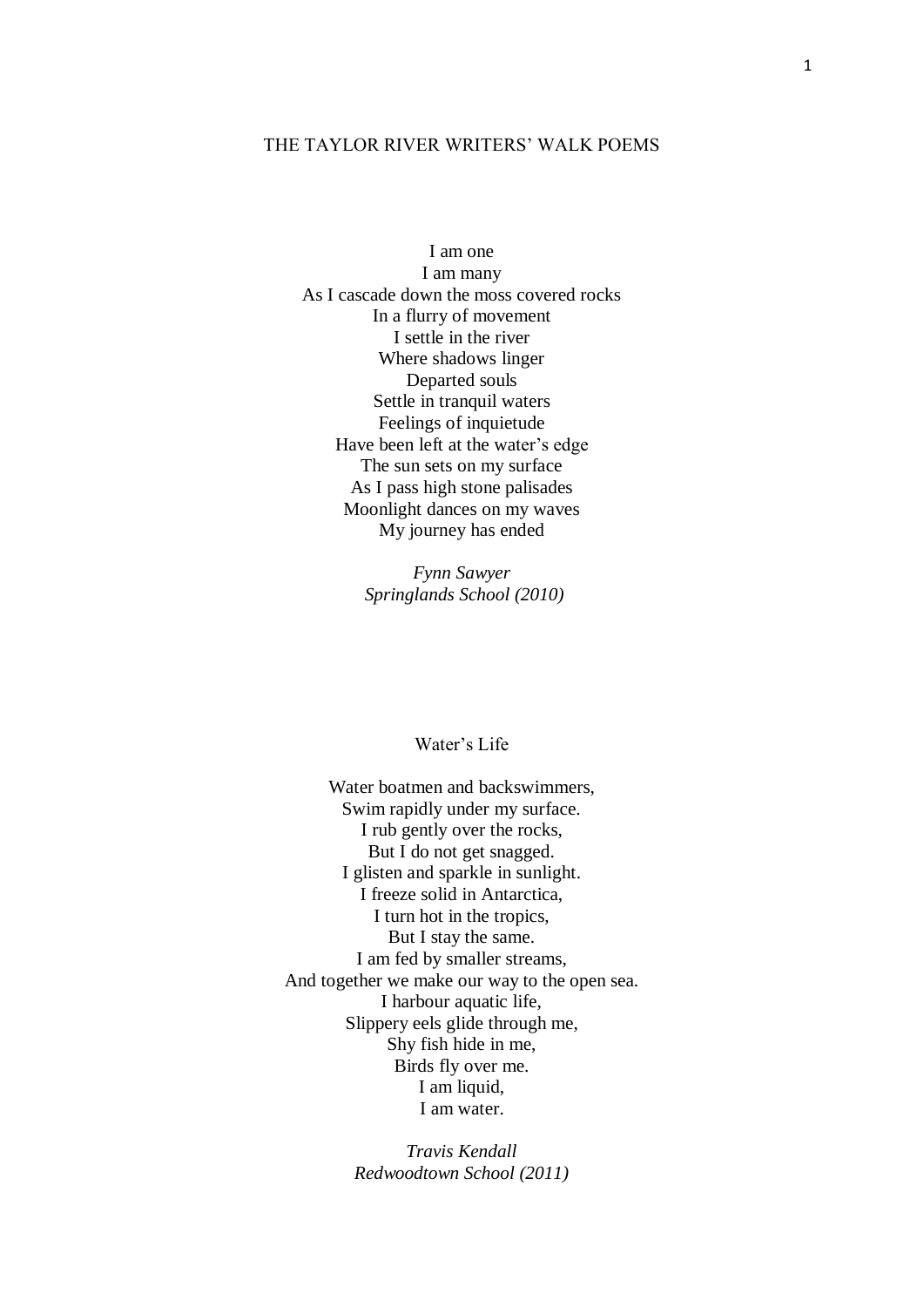The Taylor River flows through Te Waiharakeke, Glistening in the sunshine, Drifting with the wind, Peaceful.

> Trees for shade, Paths and bridges, Water for life, Grass and seats to rest and ponder.

Autumn brings floating leaves, Winter brings frozen streams, Summer brings chilling screams, Spring brings new beginnings.

Our rivers are precious, Take care of the Taylor River, For tamariki and ika, It is an extraordinary place to be.

*Anthony Forbes, Bailey Robinson, Leana de Joux Mayfield School (2012)*

#### The Taylor River

Water clear as crystal, Its path conveyed by the wind. The lush grass, Shaded by green trees, A haven overlooking the sparkling river. The melodic sound of birds calling, echoing with the wind. The warm sun, Giving life a balmy glow. The fresh fragrance of the swirling pollen, brushing through the flourishing grass and floating over the crystalline water. The budding flowers, Whispering goodbye as I finally pull myself away from the piece of heaven on earth – The Taylor River.

> *Yasmin Burdis Riverlands School (2013)*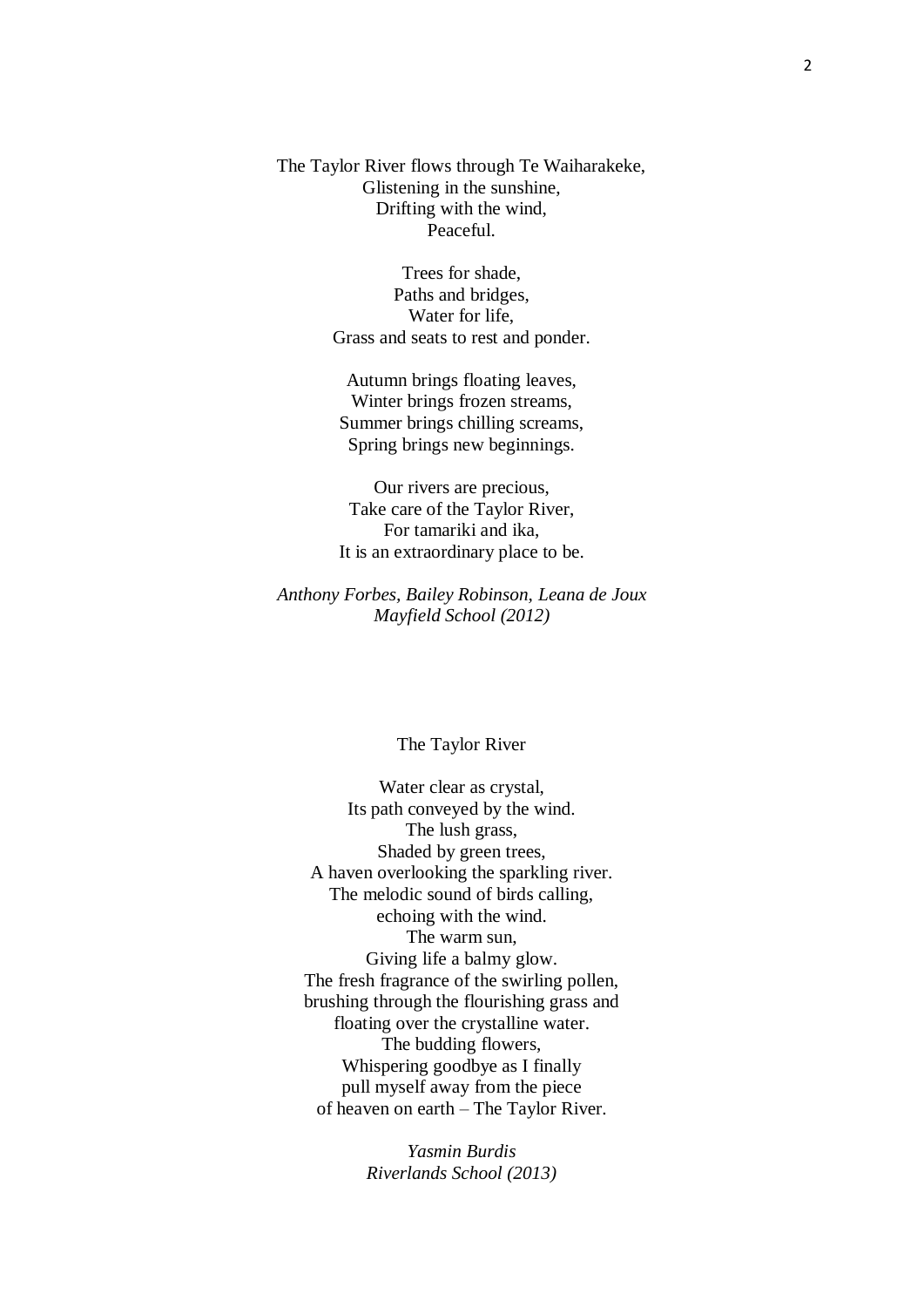# You Feel Loved

Close your eyes … You are the Taylor River Trees sway respectfully as you rush past The sun beams down on you So beautiful you are blinding The rain drums into you You smile solemnly as it makes you grow Larger, stronger, faster

Smaller, weaker, slower In your shallow waters, the people wade You splash their pants with a mischievous grin You remember the time when men rowed boats on you They weighed you down with butter, meat and flax

> You wonder about the future Will people treat you respectfully, As they do as this moment? You feel loved … for now.

*Samantha Grammer Whitney Street School (2014)*

Once I was only a trickle From the Wither Hills I came Gathering flow and strength Journeying towards the sea A home to many creatures You arrived, realised my potential Water wheels for energy Flax mills, a boat highway Occasionally rebelling, surging free You tethered me; stopbanks, dam Preventing flooding over Te Waiharakeke You enhanced my banks, dredged my weeds Habitat for many creatures once again Now you walk beside me I take pride in myself Care for me my guardians, kaitiaki, and I will never die.

> *Eve Anderson & Lauren Doherty Witherlea School (2015)*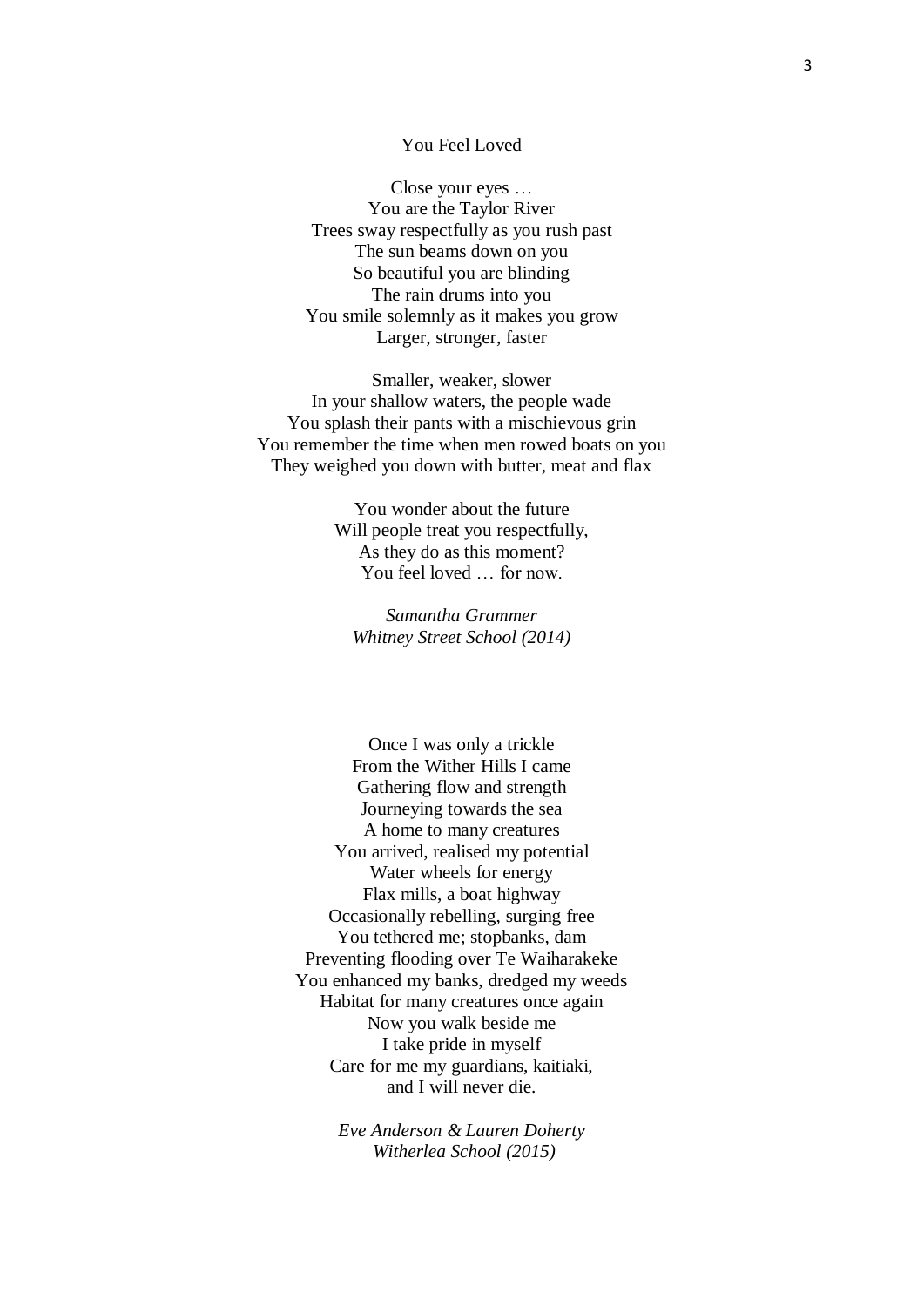The river swirls in hypnotic beauty. Alluring a diverse audience with an essence of an unspoken language, Slowly pondering along the riverbank the world around you slows to a solitary stop, The sound of light footprints softly creasing the grass, children's laughter sifts in the breeze, Dogs race past, bee-lining towards the river's edge, Pouncing on the river, water dancing around them. The rhythm of beating feet pound the hard concrete as runners go by, Community coming together, piecing the unspoken message As one, we realize, this is the river of our community Ours to look after A taonga.

> *Yazmin Shipley Marlborough Girls' College (2015)*

#### The River

The river was usual enough; it had A bridge, a footpath, a train track, a seat To rest on and a hill I liked to roll down. My family and I Did what families do – hid in the Harakeke, listened to the tuis, caught Koura, fished for eels and Biked along the paths Doing nothing important

*Inspired by James K Baxter*

*Sophia Liddicoat Blenheim School (2016)*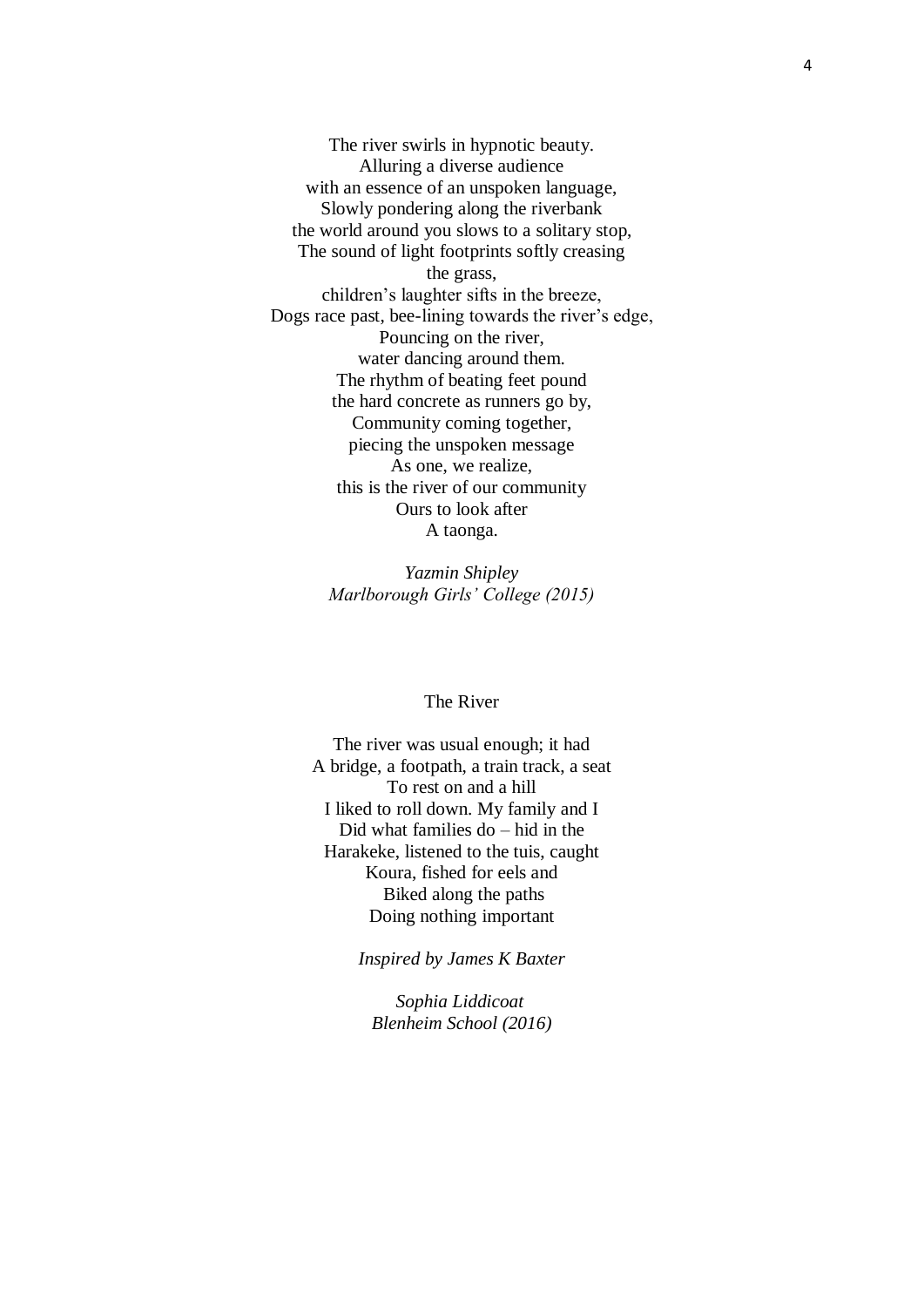# All is Bound

Lingering at a towering Oak, Leaves descending as Autumn woke. Leafy giants scrape the sky, Establishing a haven for those who fly. Tawhirimatea composes, the breezes blow, Urging the wooded giants to guard the awa's flow. Water's ripple, safe and sound, Ora mohoao, awa, kapua, whenua, All is bound. Stone ruins, a scene of before, Creates a delight for future more …

> *Nesa Wardman Renwick School (2017)*

> > Dear Taylor River

Meet us, We love to watch your glistening surface ripple And bubble in the warming sunshine. This sunshine warms not only our skin, but our hearts, As do you, Taylor River. You are full of life and beauty, And we respect you so... At least that is what we say. The plastic floating through your bubbling depths Did not discard itself, We are a disgrace. After all you have given us, this is how we repay you. We say we are sorry, but we are not true to our words... As we are not actioning them. We have been mindless and heartless And inexcusably selfish. All we ask of you Is your forgiveness. And we will dedicate to your renewal We will repair what we've done, And we will bless you with new life.

> *Sienna Payne Seddon School (2018)*